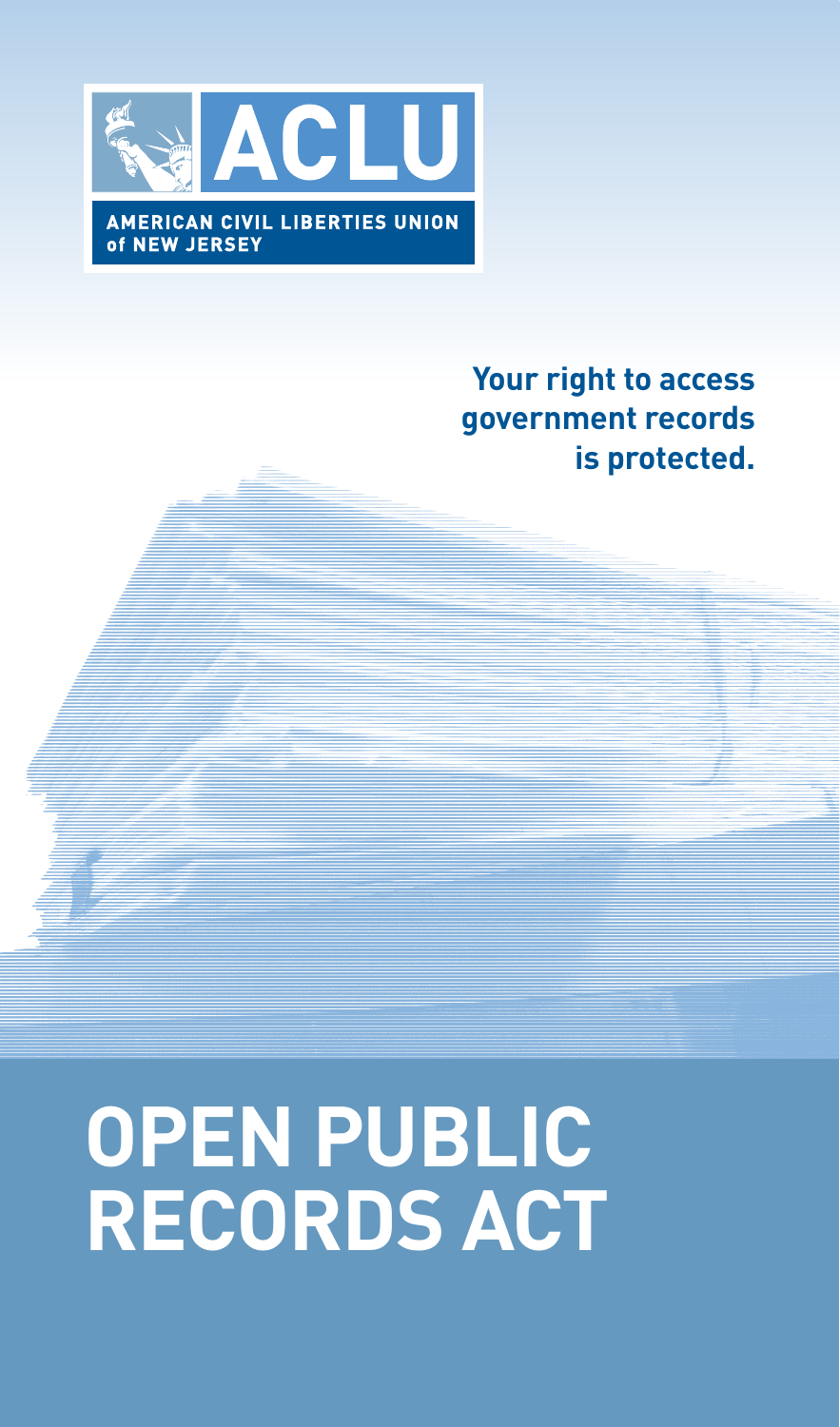## **A Guide to the New Jersey Open Public Records Act (OPRA)**

The Open Public Records Act (OPRA) is a New Jersey law that governs public access to government records maintained by public agencies in New Jersey.

#### **What is a government record?**

A "government record" is any record that has been **made**, **maintained**, or **kept on file** in the course of official public business, or that has been received in the course of official public business. Government records can include paper records, electronic files, audio recordings and other formats.

#### **Who may file an OPRA request?**

Anyone can file an OPRA request. Requestors are not required to give a reason for the request, and OPRA requests may even be filed anonymously.

#### **How many requests may I submit to a public agency?**

The statute does not limit the number of OPRA requests a person can submit to a particular agency.

#### **Are there any government records that I cannot obtain?**

There are some records that are exempt from the law. An agency can withhold documents (or portions of documents) from requestors based on a number of exemptions, but the agency must indicate why the requested information is exempt. Some of the exemptions include:

- <sup>n</sup> Inter-agency or intra-agency advisory, consultative or deliberative material
- **Elegislative records, including constituent-related records**
- **Attorney-client privilege**
- **Nedical examiner records**
- **Example 1** Criminal investigatory records
- <sup>n</sup> Victims' records
- **Records regarding ongoing investigations**
- **Public defender records**
- **Trade secrets and proprietary commercial or financial** information
- **Biotechnology trade secrets**
- **Exampler-related information which, if released would** jeopardize computer security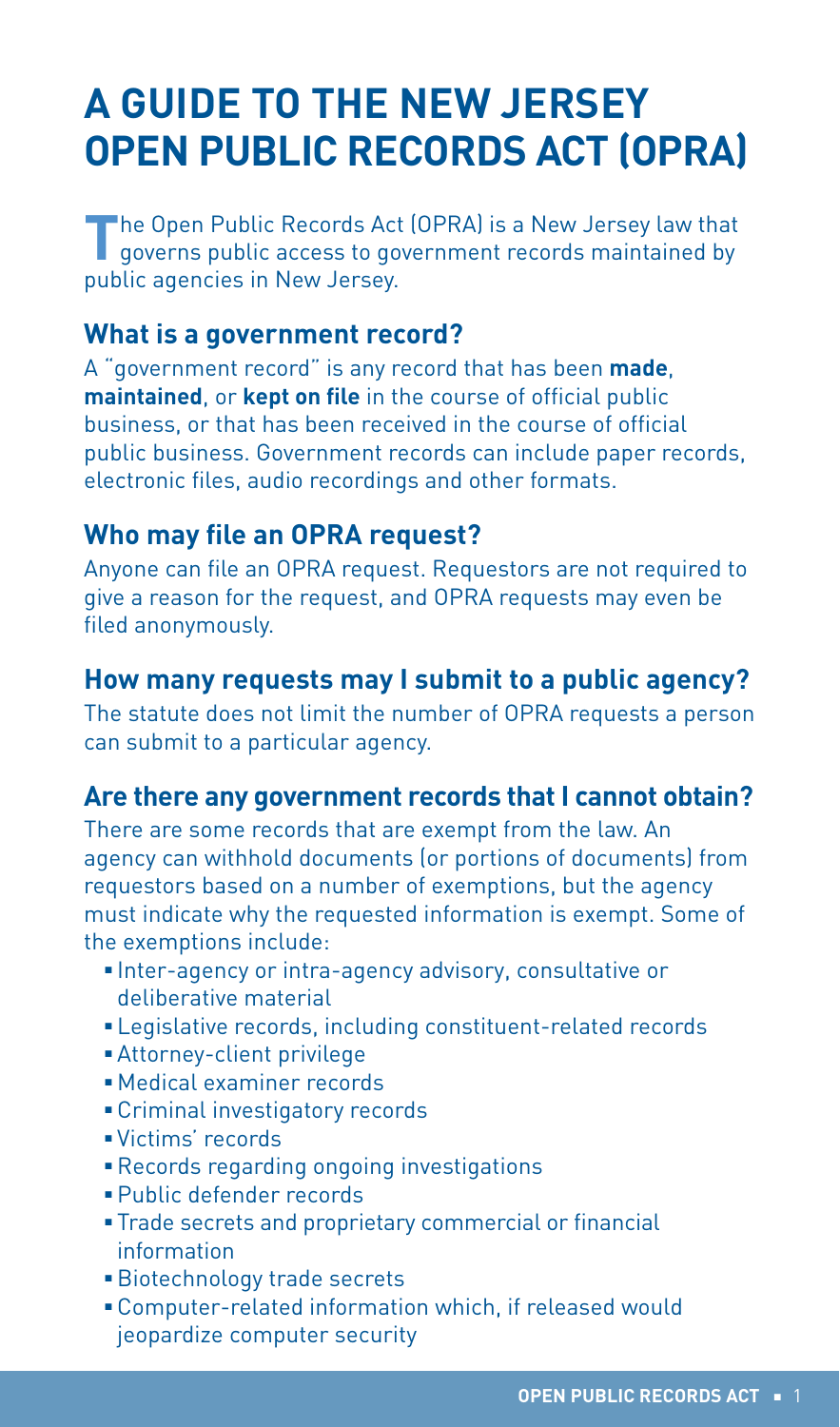- **Emergency or security information or procedures for any** buildings which, if disclosed, would jeopardize the security of the building or facility or its occupants
- **Security measures and surveillance techniques which,** if disclosed, would create a risk to the safety of persons, property, electronic data or software
- **Communications between a public agency and its insurance** carrier, administrative service organization or risk management office
- **Information which, if disclosed, would give an advantage to** competitors or bidders
- **Information related to sexual harassment complaints**
- **EX Confidential information shielded by a court order**
- <sup>n</sup> Personal identifying information, including social security numbers, credit card numbers, unlisted telephone numbers, and drivers' license numbers
- **EXECTER 10 FOR CHARGE ISSUED FOR IT CONTROL** FOR CHILES government
- **EXECTE 1** Certain records of higher education institutions including research, test questions, charitable contributions or gifts, admission applications and other student records.

#### **What information may I obtain regarding public employees?**

You may obtain a public employee's name, title, position, salary, payroll record, length of service, date of any separation and the reason for such separation, and the amount and type of any pension received. If there are specific qualifications for a public employee's position or pension, you may also obtain general information regarding the public employee's qualifications.

#### **How do I make a request?**

Many agencies have a specific OPRA form for requestors to fill out. You do not have to use a form, but the request must be in writing and specifically mention OPRA. The request can be hand-delivered, mailed, transmitted electronically, or otherwise conveyed to the appropriate records custodian. Each public agency determines the specific way to submit an OPRA request to its offices.

#### **What should my request say?**

You must specifically identify the government records sought. If a request does not identify records or is overly broad, a custodian may deny the request. When in doubt, ask the custodian what you should say to obtain the records you seek.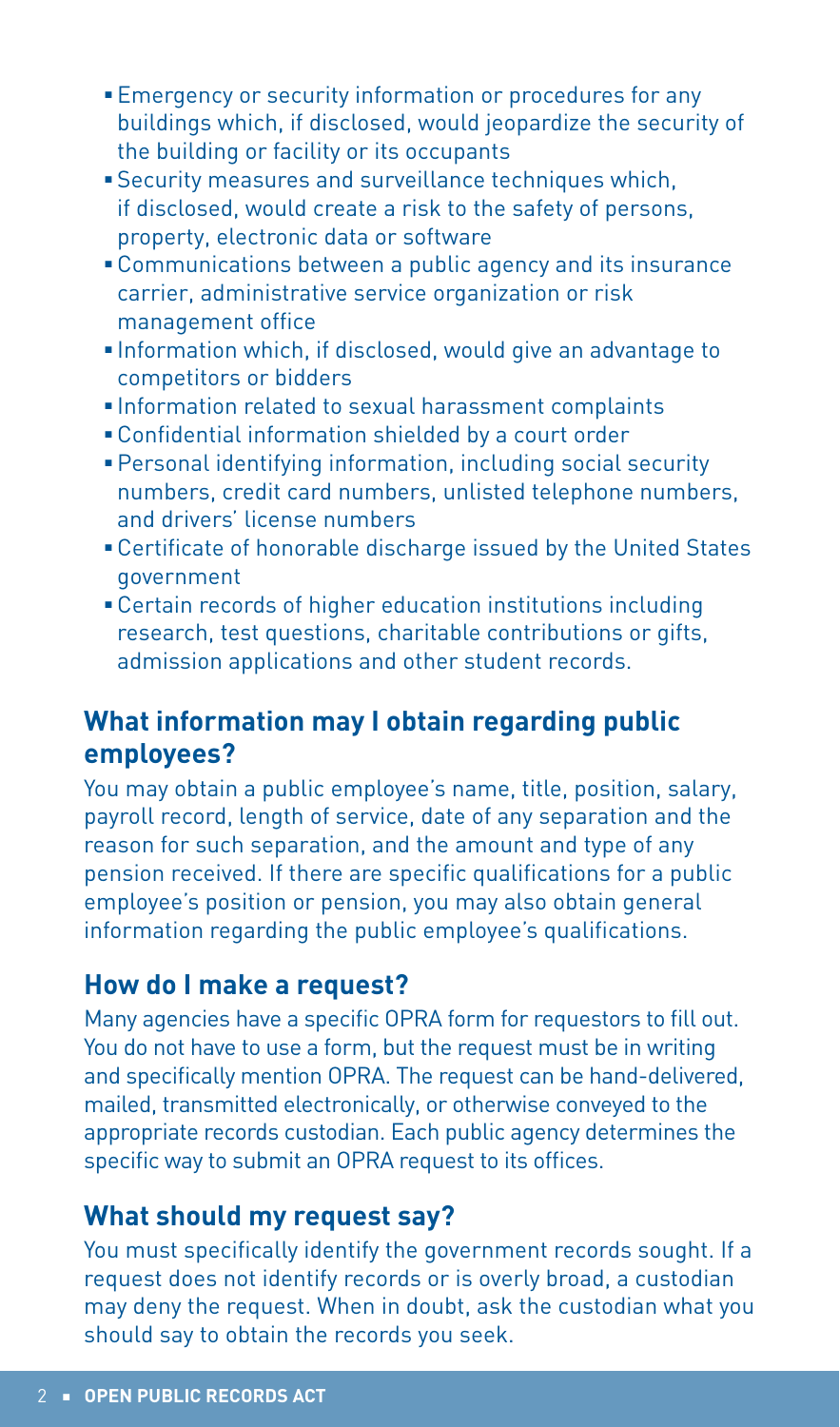## **Who is the "custodian of a government record"?**

OPRA states that the custodian of government records in a municipality is the municipal clerk, and any other public agency must officially designate a records custodian. Counties or larger state agencies may have more than one custodian of records.

#### **What happens if I submit my request to the wrong person?**

OPRA requires that any officer or employee of a public agency who receives an OPRA request must either forward the request to the appropriate records custodian, or direct you to the appropriate records custodian.

#### **When will I receive the records that I requested?**

You may obtain budgets, bills, vouchers, contracts, and public employee salary and overtime information immediately. For all other records, you should receive a response within seven business days after a request is received. Sometimes agencies may contact you within that time period advising you of when to expect your records. Although records should be provided to you as soon as possible, there are often delays if the requested records are unavailable or are in storage.

#### **When does the response time clock begin?**

The clock does not begin until the appropriate records custodian has received the request.

#### **How can I receive the requested records?**

You can request a preferred method of delivery (regular mail, fax, or email).

#### **Do I have to purchase copies of government records?**

No. You may inspect government records at any public agency for free. However, if your request is voluminous, a custodian may charge a special service fee under certain circumstances including the time spent collecting the materials for your review.

#### **Can I get the information in a different format?**

Yes. If the agency keeps its records in another format, you can request that format. For example, if you want meeting minutes in an electronic format, you can request them on a CD. You can also ask the custodian to convert the records into a format you prefer; however, the custodian may impose a special service charge to convert the records into the format requested.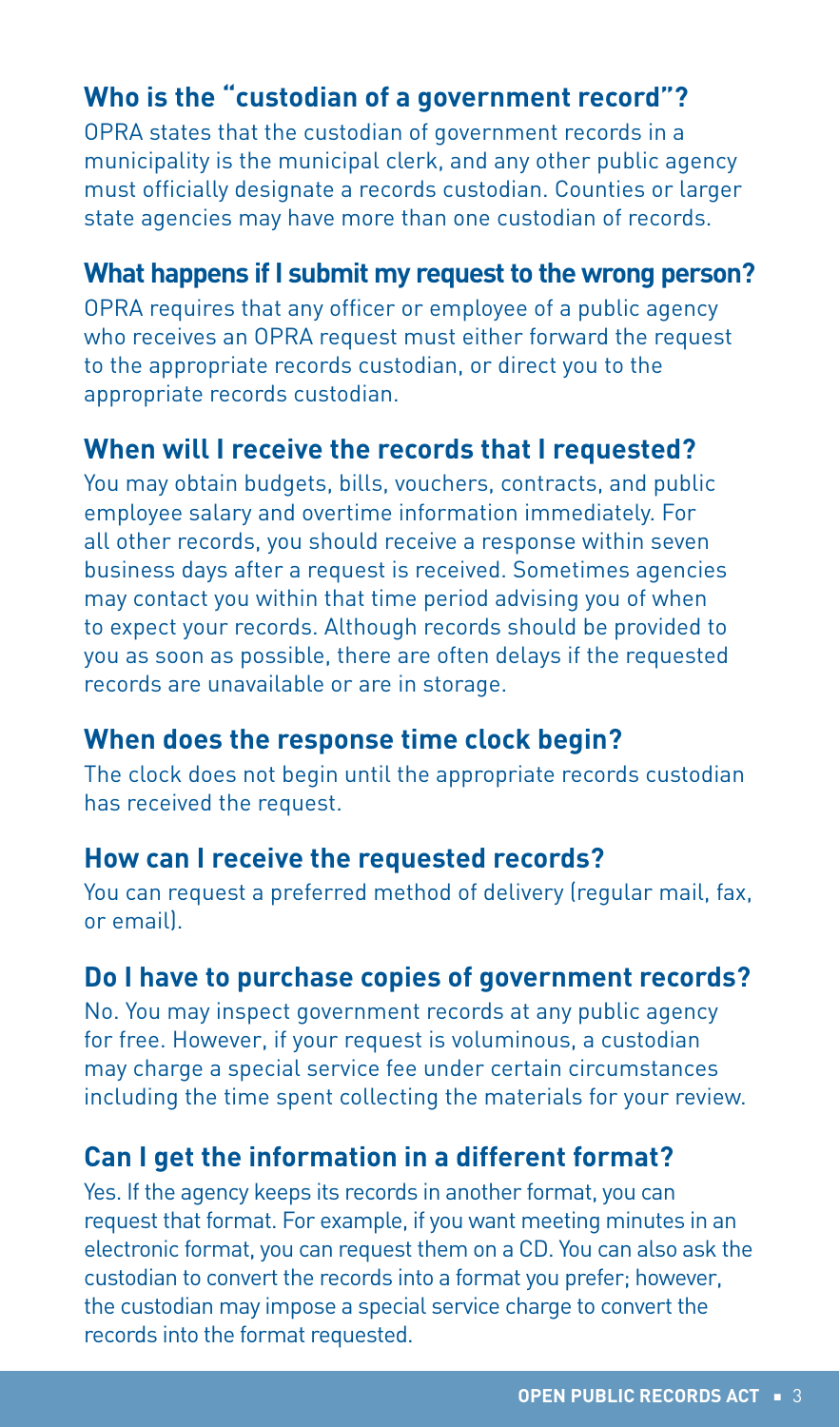#### **What are special service fees?**

A public agency may charge a special service fee in addition to the actual cost of duplicating records when:

- The requested records cannot be reproduced using ordinary equipment, in ordinary business size; or
- **Examplying with the request involves an extraordinary** expenditure of time and effort.

Special service charges may also apply if the custodian must convert the requested records into a different format. The custodian must provide you with advance notice to review any special service charges before imposing them. These charges are reserved for the extensive use of technology or labor required to respond to your records request. All special service charges must be reasonable and based on actual direct cost. Actual direct cost means the hourly rate of the lowest level employee capable of fulfilling the request.

#### **How much do the records cost?**

Records cost 5 cents for letter sized pages, 7 cents per page for legal sized pages.

Electronic records must be provided free of charge. If you request copies of a tape, computer disc or other similar medium, you will be charged only the actual cost of providing the records in that medium.

#### **Can a public agency refuse to fulfill my request?**

Generally, no. However, if a request for access to a government record would substantially disrupt agency operations, the custodian may deny access to the record only after attempting to reach a reasonable solution with you.

**Carole Chiaffarano sued the State of New Jersey for records for a salt barn.**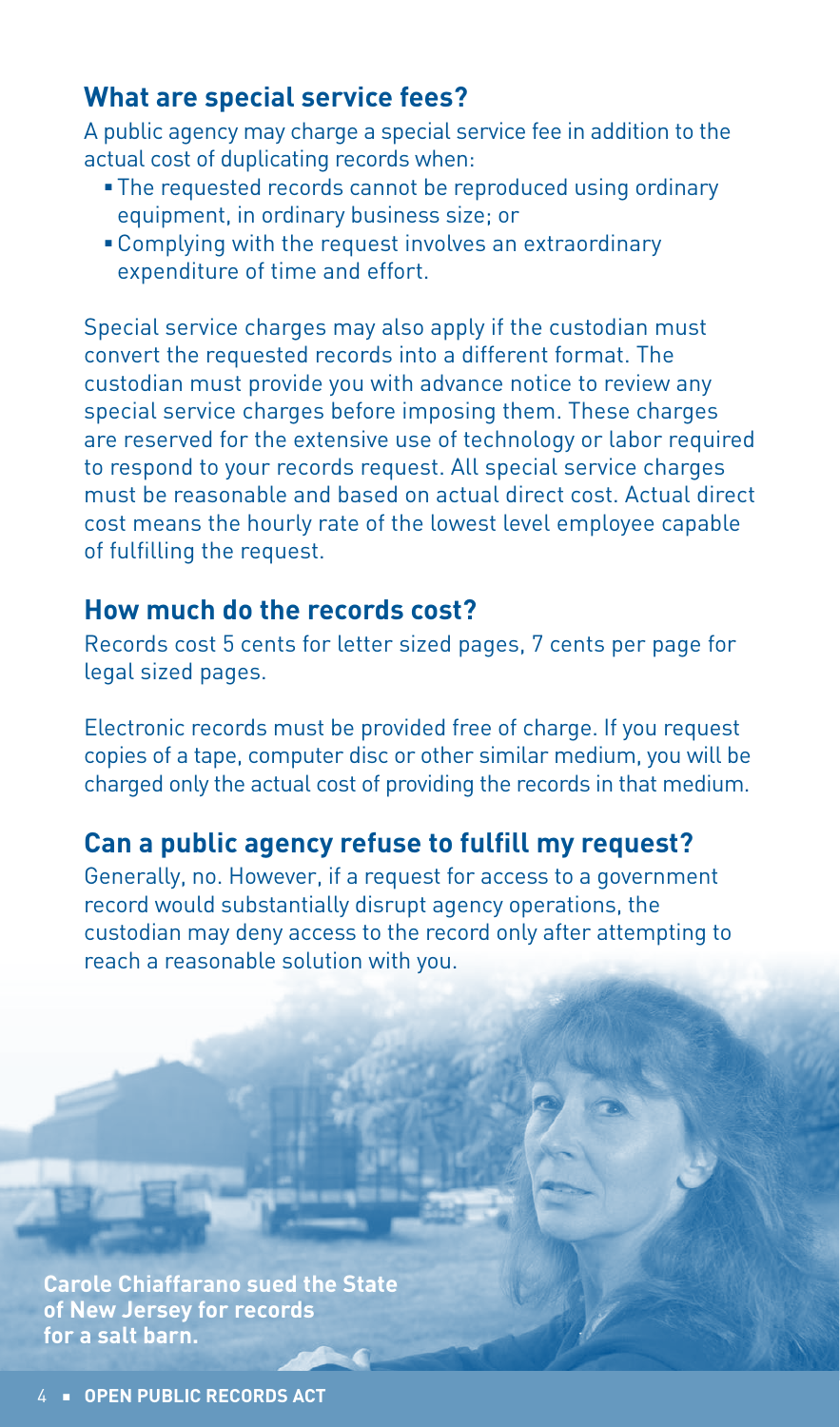#### **How should the public agency respond to my request?**

A proper response to an OPRA request:

- **Example 15 in writing within seven (7) business days**
- <sup>n</sup> Grants access, denies access, seeks clarification, or requests an extension of time
- <sup>n</sup> Addresses each record requested
- <sup>n</sup> Addresses requestor's preferred method of delivery
- **Includes a record index that identifies each record requested** and the specific legal basis for a denial of access (including redactions) for each record denied or redacted.

If a special service charge is assessed, the agency must provide an estimate and give the requestor an opportunity to accept or reject charge.

#### **What happens if my request is denied?**

If the custodian denies a request for access, the custodian must provide you with a specific legal basis for denying access. You may also have additional rights to public records under the common law right of access. To obtain public records under common law, your stated interest in the requested records must outweigh the public agency's interest in keeping the records confidential. You may appeal a denial of access under common law by filing a complaint in Superior Court.

#### **My request was denied, now what?**

You may appeal the denial of access by filing:

- **A complaint in Superior Court; or**
- **A complaint with the New Jersey Government Records Council (GRC).**

Please note that, if you plan to file in Superior Court, a complaint must be filed within 45 days after you are denied the records. There is no time limit on filing a Denial of Access Complaint with the GRC. You may want to consult with an attorney prior to filing a complaint.

### **Can the public agency be penalized for denying my request?**

OPRA states that a public official, officer, employee, or custodian who knowingly and willfully violates the Act and is found to have unreasonably denied access under the totality of the circumstances shall be subject to a civil penalty of \$1,000 for an initial violation, \$2,500 for a second violation, and \$5,000 for a third violation that occurs within 10 years of an initial violation. If you are seeking such penalties, they must be sought when appealing a denial of access in Superior Court or the GRC.  $\blacksquare$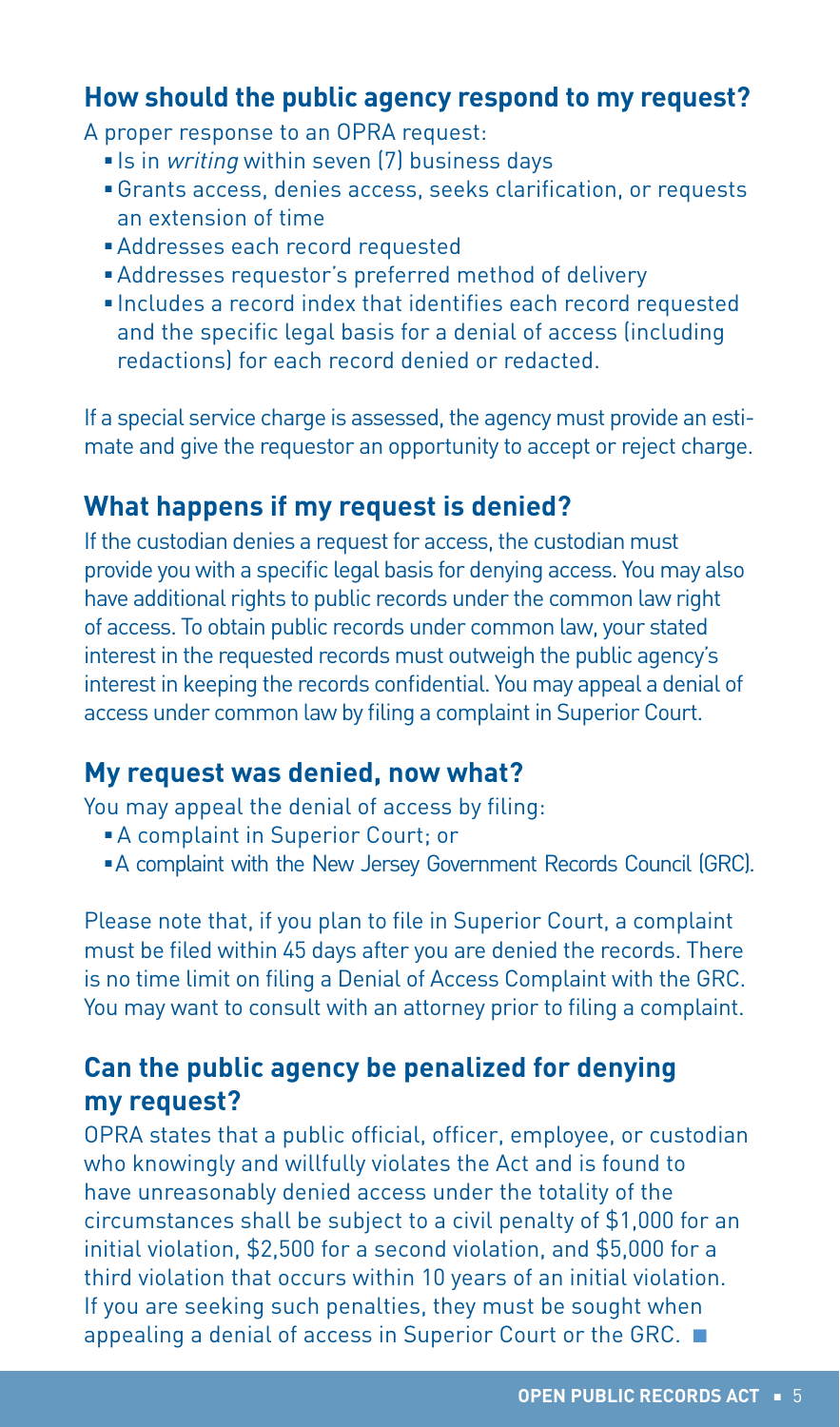# **ACLU-NJ Resources**

The ACLU-NJ provides the following publications and materials to the public free of charge. If you would like to receive these materials, please email us at info@aclu-nj.org or visit **www.aclu-nj.org/publications**

- Students' Rights Handbook
- Know Your Rights cards in English, Spanish, Arabic and other **languages**
- Bust cards in English, Spanish, Portuguese and other languages
- Confidential Informant Report: An Exploratory Study of the Use of Confidential Informants in New Jersey
- The Rights of Immigrants in New Jersey

The ACLU-NJ speaker's bureau offers speakers who can provide a program about current events, including recent ACLU cases, legislative battles, policy initiatives and the history of our organization. To request a speaker, fill out a request form at **www.aclu-nj.org/speaker**. We have speakers who can speak about the following topics:

- Civil Liberties & National Security
- Free Speech & Expression
- Gay & Lesbian Rights
- Immigration
- Open Government
- Police Practices
- Privacy Rights
- Racial Justice
- Religious Freedom
- Student & Youth rights
- Voting Rights

For more information about the ACLU-NJ, follow us on Twitter or be our fan on Facebook.





**www.facebook.com/aclunj**

**www.twitter.com/aclunj**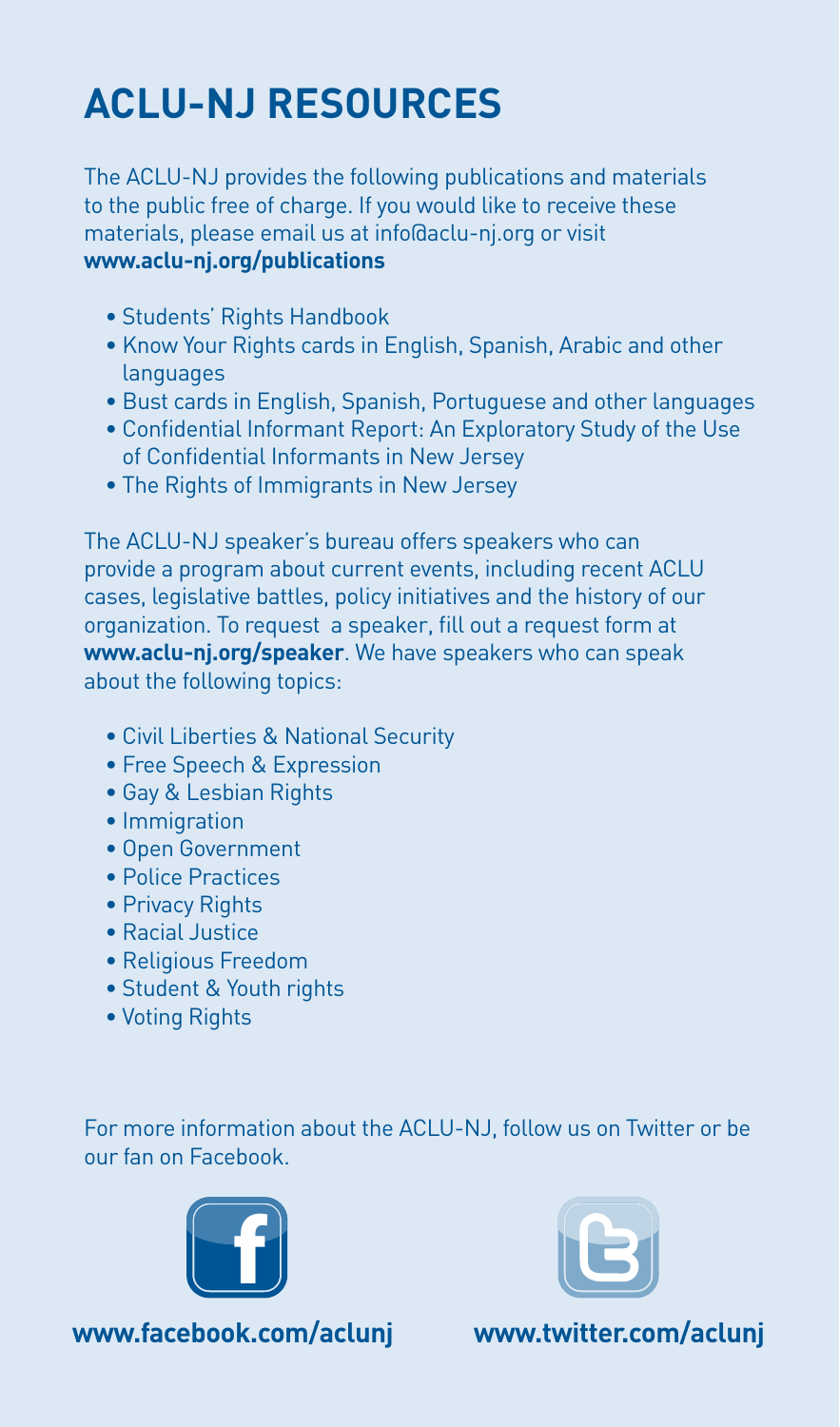# **support the ACLU-NJ**



#### **I want to become an ACLU member**

Yes! I want to join the ACLU as a proud defender of civil liberties!

 $\Box$  New Membership  $\Box$  Renewal

 $\Box$  \$35  $\Box$  \$75  $\Box$  \$50  $\Box$  \$125

Q Other \$

#### **Donate to the ACLU-NJ Foundation**

I want to make a tax deductible donation to the ACLU of New Jersey.

Please select an amount:

 $\Box$  \$50  $\Box$  \$250  $\Box$  \$100  $\Box$  \$500

 $\Box$  Other \$

#### **First & Last Name:** \_\_\_\_\_\_\_\_\_\_\_\_\_\_\_\_\_\_\_\_\_\_\_\_\_\_\_\_\_\_\_\_\_\_\_\_\_\_\_\_\_\_\_\_\_

| <b>Joint First &amp; Last Name:</b>                                                                                                                                                                                                                                          |                                                                                         |
|------------------------------------------------------------------------------------------------------------------------------------------------------------------------------------------------------------------------------------------------------------------------------|-----------------------------------------------------------------------------------------|
| (joint memberships are \$35 or more)                                                                                                                                                                                                                                         |                                                                                         |
|                                                                                                                                                                                                                                                                              |                                                                                         |
|                                                                                                                                                                                                                                                                              |                                                                                         |
|                                                                                                                                                                                                                                                                              |                                                                                         |
|                                                                                                                                                                                                                                                                              |                                                                                         |
| Email:                                                                                                                                                                                                                                                                       |                                                                                         |
| events and programs.                                                                                                                                                                                                                                                         | By providing your email address you consent to receive email from the ACLU-NJ about its |
| $\square$ Check enclosed                                                                                                                                                                                                                                                     | $\Box$ Please charge my credit card                                                     |
|                                                                                                                                                                                                                                                                              |                                                                                         |
|                                                                                                                                                                                                                                                                              |                                                                                         |
|                                                                                                                                                                                                                                                                              |                                                                                         |
|                                                                                                                                                                                                                                                                              | $\Box$ Yes! Sign me up to join the Email Activist Network.                              |
| $\Box$ Yes, you may share my name and mailing address with other charities.<br>Allowing the ACLU to exchange your name helps us to grow our<br>membership and better protect civil liberties. Find out more about<br>sharing contact information at: www.aclu-nj.org/sharing |                                                                                         |
|                                                                                                                                                                                                                                                                              | <b>Please mail completed form to:</b>                                                   |
| <b>American Civil Liberties Union of New Jersey</b>                                                                                                                                                                                                                          |                                                                                         |

PO Box 32159, Newark, NJ 07102